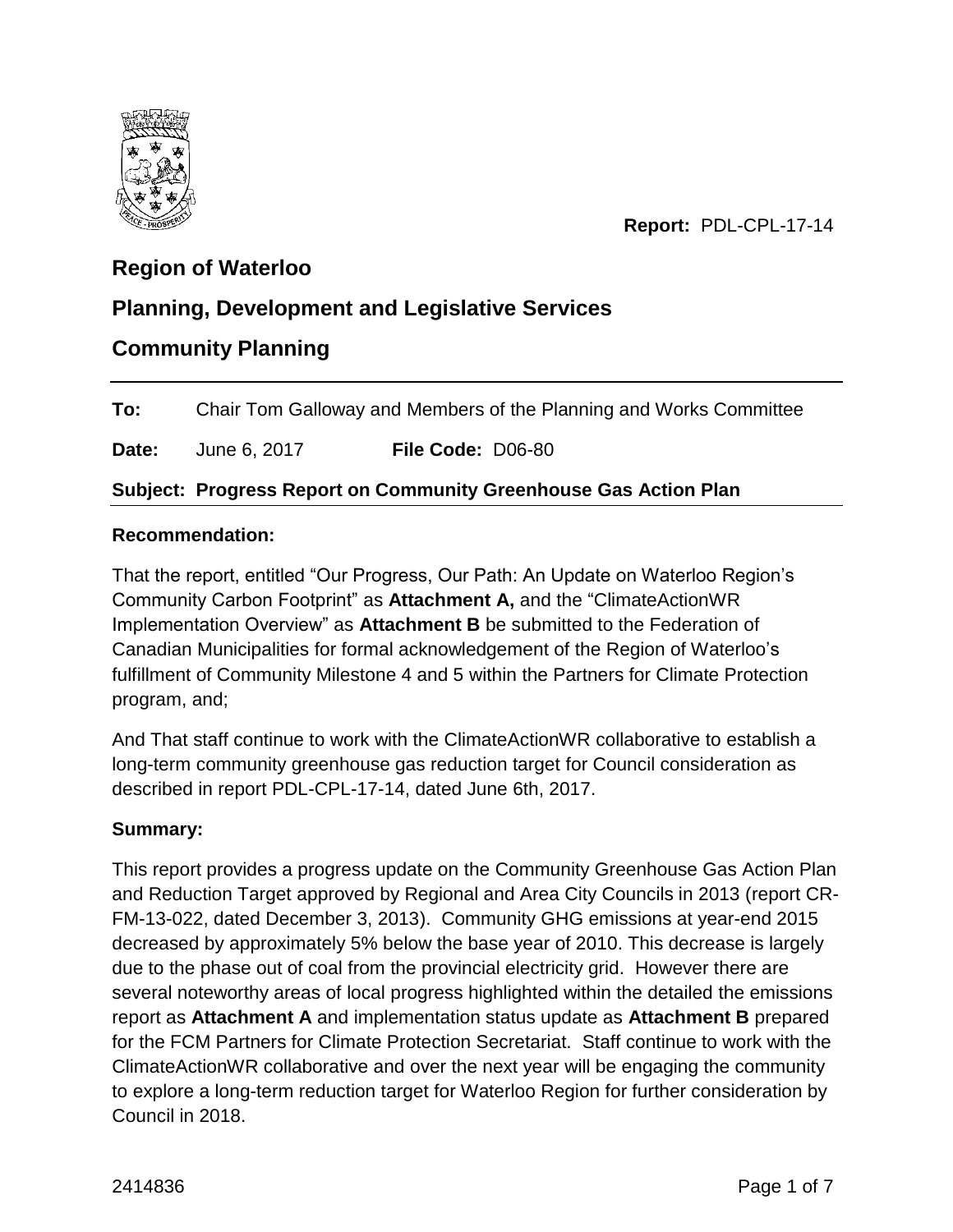### **Report:**

Regional Council previously approved a Community Greenhouse Gas (GHG) Action Plan and Reduction Target (report CR-FM-13-022, dated December 3, 2013). The action plan and target was also unanimously approved by the Cities of Cambridge, Kitchener and Waterloo Councils. The plan and target is part of the Region's commitment to the national Partners for Climate Protection (PCP) program administered by the Federation of Canadian Municipalities (FCM) and ICLEI Canada (CR-FM-10-007, dated April 6, 2010). This voluntary initiative, which involves over 300 municipalities in Canada, requires implementation of actions towards achieving a GHG reduction target along with progress reporting as actions are implemented and results are monitored.

As part of the Action Plan, a collaborative partnership was established with the three area Cities and two local organizations: REEP Green Solutions and Sustainable Waterloo Region (SWR). This collaboration is referred to as ClimateActionWR which is lead by REEP and SWR. ClimateActionWR has prepared a summary report which provides a progress update on community GHG emissions up to calendar year-end 2015 entitled "Our Progress, Our Path: An Update on Waterloo Region's Community Carbon Footprint" as **Attachment A**. A more detailed implementation status report is prepared **as Attachment B** for review by the FCM PCP Secretariat for their consideration in formally acknowledging the Region and area Cities for fulfillment of Community Milestone 4 and 5 of the Partners for Climate Protection program. Details of the program milestones and their status are included in **Table 1** below:

| <b>Community Milestones</b> |                                                                  | <b>Status</b> |                                                                           | <b>Notes</b>                                                                   |
|-----------------------------|------------------------------------------------------------------|---------------|---------------------------------------------------------------------------|--------------------------------------------------------------------------------|
| <b>Milestone 1</b>          | Creating a greenhouse gas<br>emissions inventory and<br>forecast |               | Achieved in<br>2012                                                       |                                                                                |
| <b>Milestone 2</b>          | Setting an emissions<br>reductions target                        |               | Achieved in                                                               | 6% below 2010<br>by 2020                                                       |
| <b>Milestone 3</b>          | Developing a local action<br>plan                                |               | 2013                                                                      | A Climate Action Plan<br>for Waterloo Region:<br><b>Living Smarter in 2020</b> |
| <b>Milestone 4</b>          | Implementing the local action<br>plan or a set of activities     |               | <b>Ready for</b><br><b>FCM review as</b><br>recommended<br>in this report | Activities ongoing<br>through 2020                                             |
| <b>Milestone 5</b>          | Monitoring progress and<br>reporting results                     |               |                                                                           | Next major progress<br>report in 2021                                          |

**Table 1. PCP Milestone Program and Status for Waterloo Region**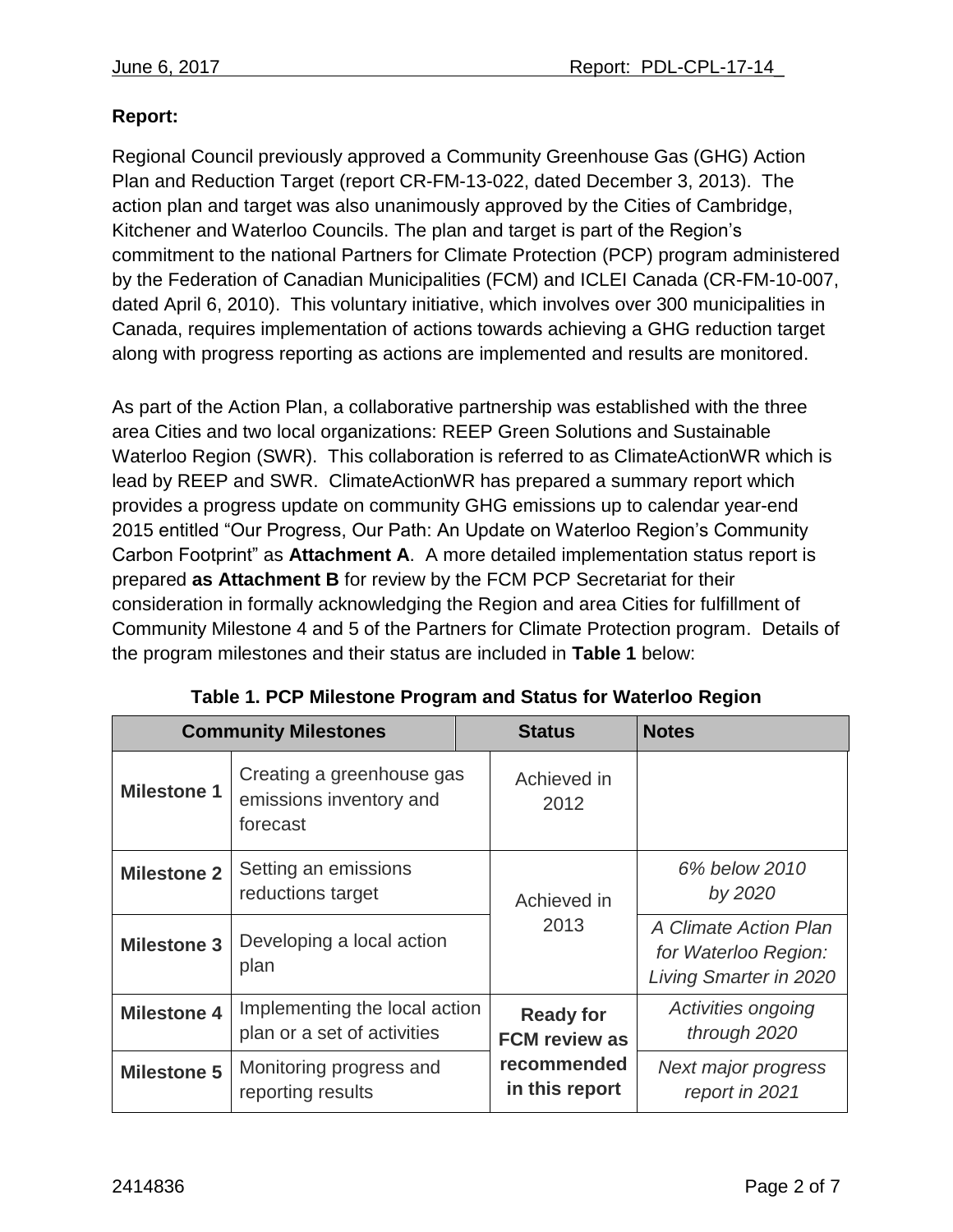Community GHG emissions at calendar year-end 2015 decreased by approximately 5% below the base year of 2010 as shown in summary within Table 2 below.

| <b>Waterloo Region</b><br><b>GHG Emissions</b> | <b>2010 (Tonnes)</b> | <b>2015 (Tonnes)</b> | % change<br>$(2010 - 2015)$ |
|------------------------------------------------|----------------------|----------------------|-----------------------------|
| Transportation                                 | 2,012,007            | 2,112,547            | $+5%$                       |
| Workplaces                                     | 1,393,617            | 1,150,951            | $-17%$                      |
| Homes                                          | 889,091              | 797,172              | $-10%$                      |
| Agriculture                                    | 213,559              | 206,615              | $-3%$                       |
| <b>Community Waste</b>                         | 45,774               | 50,828               | $+11%$                      |
| <b>TOTAL</b>                                   | 4,554,048            | 4,318,113            | $-5.2%$                     |

**Table 2 – Waterloo Region Community GHG Emissions 2010 - 2015**

The decrease in community emissions is largely due to the phase-out of coal within the provincial electricity grid. If coal had not been phased-out, our community would have experienced a 4.4% increase in GHG emissions between 2010 and 2015. This means that unless action is accelerated at the local level, our community will not likely see further reduction over the 2016 to 2020 time period.

Electricity consumption however was fairly flat between 2010 and 2015 with increases of only 0.3% and 1.2% in workplaces and the residential sector respectively. This can be seen as an efficiency improvement when compared against broader demographic trends for Waterloo Region which show that population grew by 5.7%, the number of employees increased by 7.5% and the GDP grew by 14% over the same period of time. Natural gas consumption increased by 10% in homes but this is closely related to the difference in space heating requirements during the colder winter of 2015 compared to 2010. Local transportation emissions, which remains at about half of all Waterloo Region's GHGs, grew by over 100,000 tonnes as the number of registered vehicles within the community has increased significantly since in 2010. More details regarding the changes in local emissions and related influences can be found in **Attachment A.** 

There are several noteworthy areas of local progress as listed below:

 Waterloo Region is more electric vehicle (EV) friendly – In 2010 there was only 1 EV registered within the region and 1 private charging station. By December 2016, the community had 279 EVs and 42 public charging ports. As electricity is much cleaner than gasoline and diesel fuel, annual emission reductions from this transition to cleaner transportation are estimated to be well over 800 Tonnes. Electrically powered vehicles also can save drivers from \$1,500 - \$2,000 annually on gas and maintenance.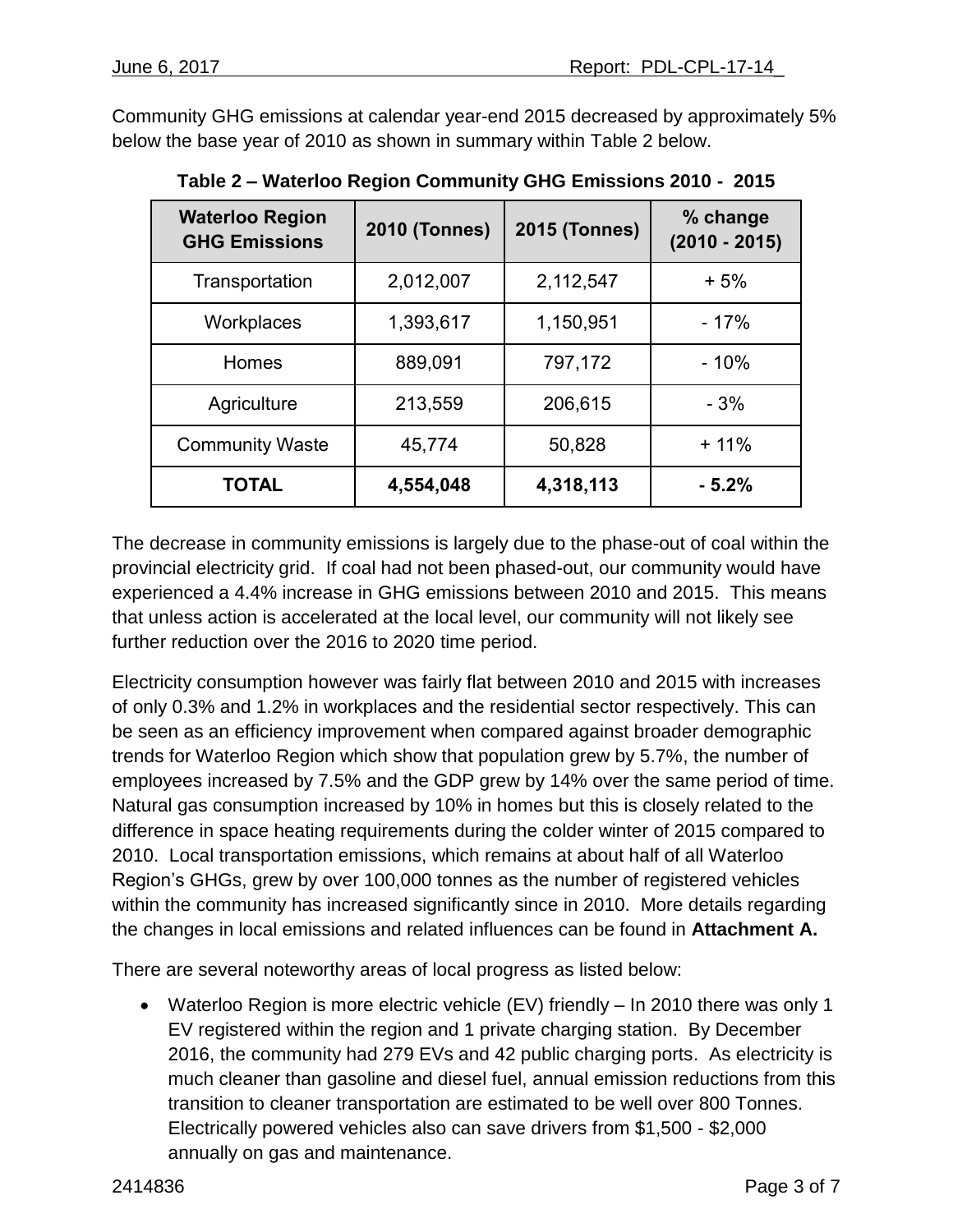- Waterloo Region continues to provide diversity in choice of how to get around the community - Community Carshare has 87 parking locations in Waterloo Region and 30 stationary cars. Their membership has expanded to over 900 members, including 20 corporate memberships. Members drive much less compared to owning their own car and as such, an estimated 360 tonnes of GHG emission are avoided per year. The local Bikeshare program also is growing.
- Energy utility companies continue to help residents and employers save money on their utility bills. Local electric utilities provided \$10.5 million in incentives between 2011-2014 which attracted another \$36 million in private investment from proponents implementing energy-efficiency or conservation projects with an average payback of two and a half years. These projects were estimated to have saved over 3,700 tonnes of GHG emissions. Natural gas programs also have helped community members in a similar way with almost 600 tonnes reduced from more efficient use of natural gas in Kitchener alone between 2011 – 2015.
- Organics Waste Diversion not only saves valuable landfill space and creates a re-useable soil amendment it also reduces GHG emissions. In 2015, the local Green Bin program is estimated to have avoided close to 2,500 tonnes of GHG emissions. Since inception, the Green Bin has reduced about 14,000 tonnes of GHG emissions compared to if the organic waste was sent to the landfill.
- Other community programs and organizations are helping Waterloo Region transition to a low-carbon economy while maintaining or improving quality of life. Examples include the Sustainable Waterloo Region Carbon Initiative for organizations which since inception has facilitated a GHG reduction of over 42,000 tonnes and REEP Green Solutions home energy audit program in partnership with Union Gas has helped residents reduce over 12,000 tonnes of GHG emissions since 2010.

#### **Next steps**

As the community grows, more homes, businesses, vehicles and public infrastructure can potentially contribute to increased GHG emissions. However, an increasing number of communities around the world are demonstrating that community growth and development can occur while lowering these emissions in addition to achieving several other economic, environmental and social goals.

There is strong interest locally to explore the development of a long-term GHG reduction target for Waterloo Region. This was demonstrated recently at Kitchener City Hall when all local MPs attended a Climate Town Hall event in advance of the Paris accord. Over 300 participants met to discuss the need for accelerated action and ongoing commitment to the important goal of limiting emissions by the year 2050.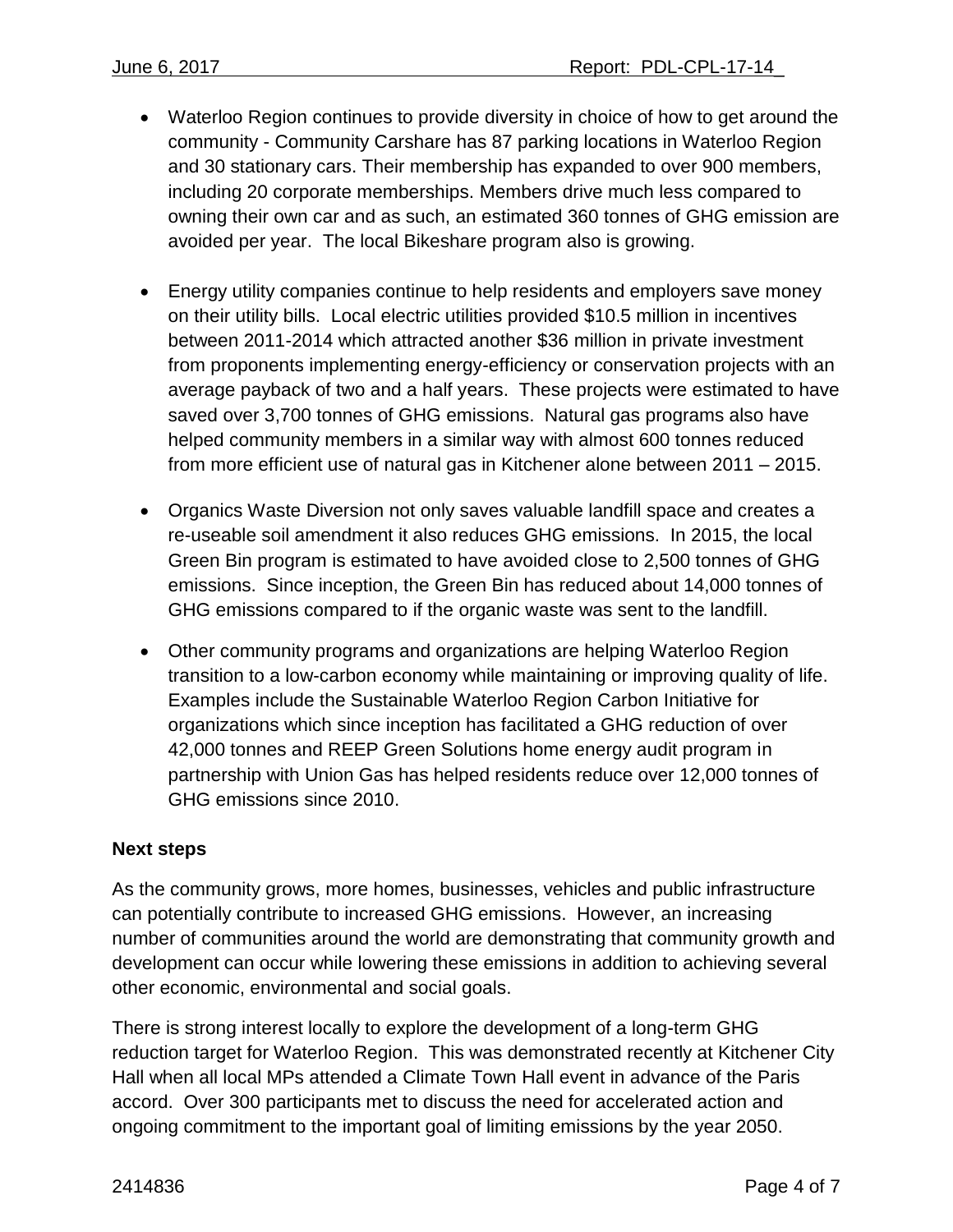In the Region's Corporate Strategic Plan for 2015 – 2018, it is acknowledged that a long-term community GHG reduction target would be investigated in consultation with community stakeholders. ClimateActionWR is planning stakeholder engagement later in 2017 and early 2018 to explore for this purpose. Staff will bring the results of this community consultation forward for Council consideration in 2018. This timing will coincide with the completion of the Community Energy Investment Strategy, led by the Region in collaboration with the area municipalities and utilities, to help identify the types of major initiatives that would achieve this shift towards a low carbon economy.

#### **Corporate Strategic Plan:**

This report directly addresses the Focus Area Environment and Sustainable Growth within the Region's Corporate Strategic Plan with respect to the Strategic Objective 3.3 Enhance efforts to improve air quality and Action 3.3.2 Work with local stakeholders to continue to reduce emissions of greenhouse gases (GHGs) at a Community Scale and consider establishing a long-term GHG reduction target.

#### **Financial Implications**

The Region of Waterloo's approved 2017 Community Planning Capital Program includes a budget of \$522,000 in 2017 to 2021 for Community Sustainability (project 22036) to be funded from the Region of Waterloo 2017-2021 operating budgets (39.8%; \$208,000), and the three cities (60.2%; \$314,000). Of this budget, \$471,000 is committed to the ClimateActionWR initiative for overall plan management, which includes preparing and delivering all public communications and events, meeting facilitation and progress reporting. Collaborative agreements which address this costsharing arrangement, as well as governance, are in place until 2021 when reporting on the 2020 reduction target concludes.

#### **Area Municipal Consultations/Coordination:**

Staff at the Cities of Cambridge, Kitchener and Waterloo were consulted in the preparation of the report and attachment. During May  $29<sup>th</sup>$  and  $30<sup>th</sup>$  2017, the three City Councils approved similar recommendations to this report regarding the attachments and a commitment to long-term target setting to take place over the next year.

#### **Attachments:**

|                     | Attachment A – Our Progress, Our Path: An Update on Waterloo Region's Community<br>Carbon Footprint (Distributed separately) |  |
|---------------------|------------------------------------------------------------------------------------------------------------------------------|--|
|                     | Attachment B - ClimateActionWR Implementation Overview                                                                       |  |
|                     | <b>Prepared By: David Roewade, Sustainability Specialist</b>                                                                 |  |
| <b>Approved By:</b> | Rod, Regier, Commissioner, Planning, Development and Legislative<br><b>Services</b>                                          |  |
| 2414836             | Page 5 of 7                                                                                                                  |  |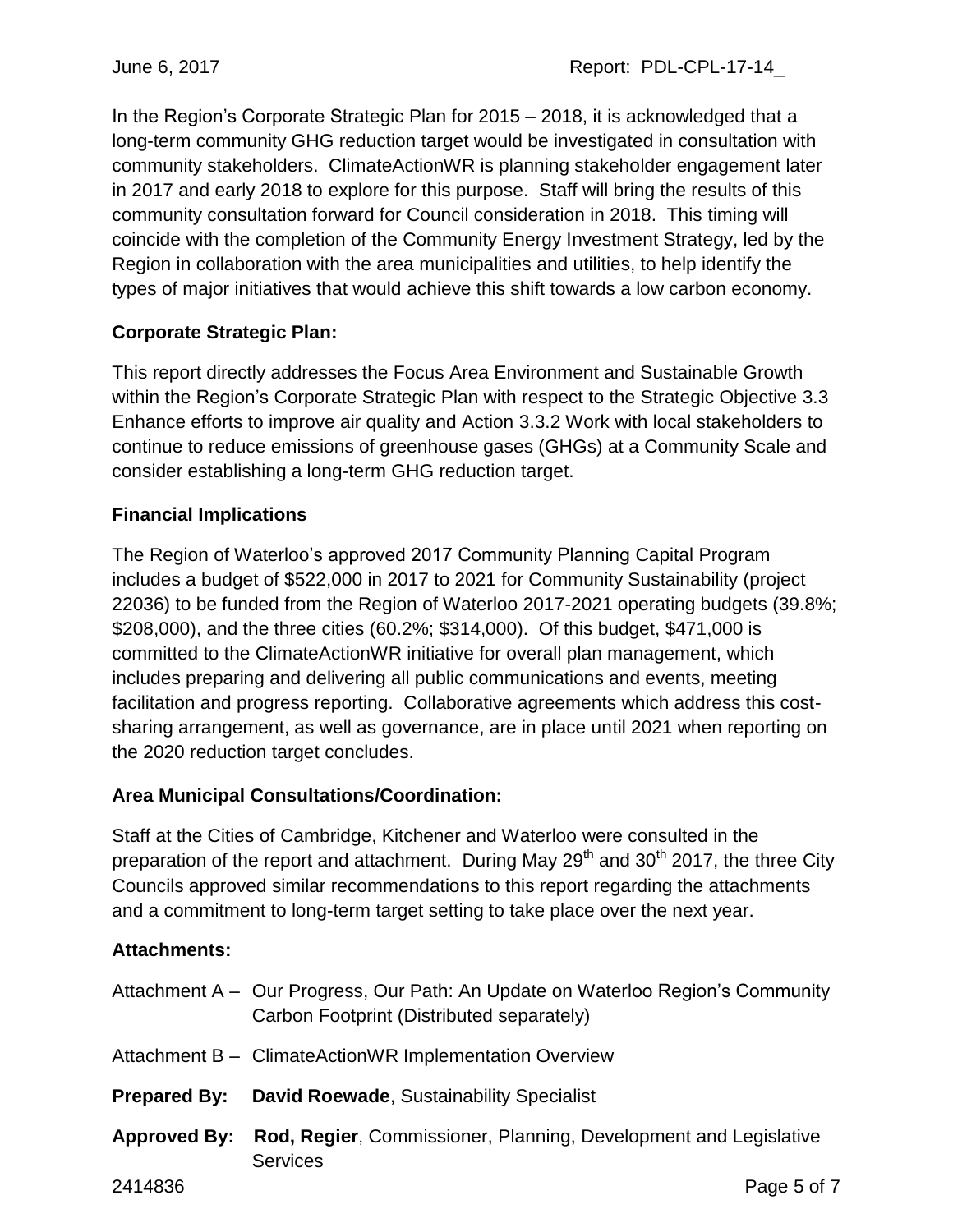### **Attachment A**

Our Progress, Our Path: An Update on Waterloo Region's Community Carbon Footprint (Distributed separately)

Electronic copies are available upon request from the following email address: [connect@climateactionwr.ca](mailto:connect@climateactionwr.ca)